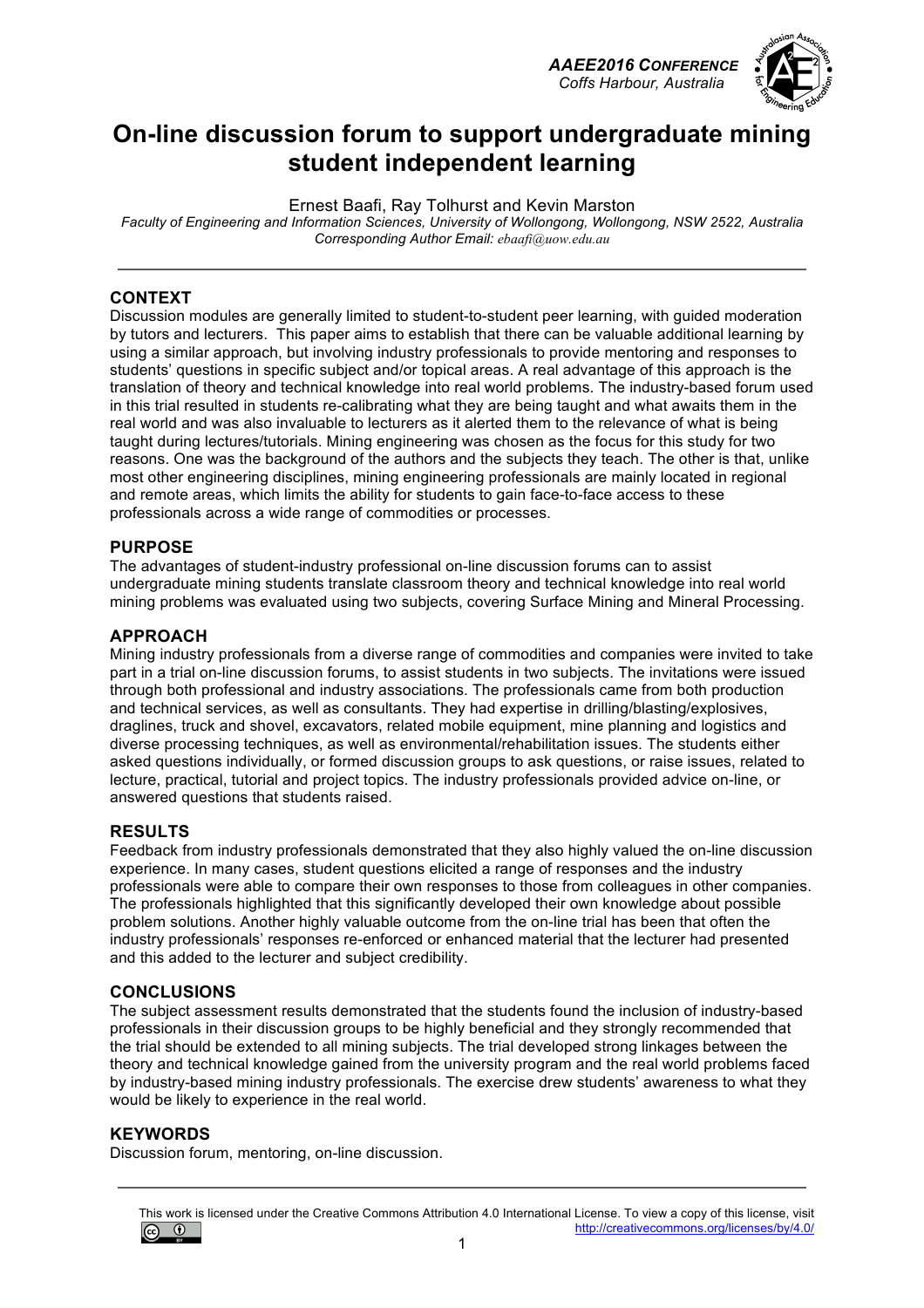## **Introduction**

Increasingly, University of Wollongong (UOW) students are gaining value from using UOW eLearning sites, particularly on-line discussion modules for each of their individual subjects. Discussion modules are generally limited to student-to-student peer learning, with guided moderation by tutors and lecturers. This paper aims to show that there can be valuable additional learning by using a similar approach, but involving industry professionals to provide mentoring and responses to students' questions in specific subject and/or topical areas. A real advantage of this approach is the translation of theory and technical knowledge into real world problems. The industry-based forum used in this trial resulted in students recalibrating what they are being taught and what awaits them in the real world and was also invaluable to lecturers, as it alerted them to the relevance and currency of what is being taught during lectures/tutorials.

The University of Wollongong's mining engineering program is in the unique position of being the only full Australian mining engineering degree offered entirely in a mining region. Increasingly, this is enabling UOW students to interact with the industry and professional bodies, such as the Illawarra Branch of the Australasian Institute of Mining and Metallurgy, (AusIMM), achieving a broader, more comprehensive education. This paper discusses an educational project (Baafi, Tolhurst and Marston, 2015) aimed to build on mining engineering students' positive experiences from using the University of Wollongong (UOW) eLearning Moodle site, particularly the Discussion Forum module for individual subjects, by using an approach similar to an on-line discussion forum blog, involving industry-based professionals across two single semester subjects, *MINE211* and *MINE324* covering surface mining and mineral processing, respectively The significance of the approach was that it re-enforced the strong linkages between UOW mining engineering and the mining industry and also created additional independence in student learning.

On successful completion of the *MINE211 Surface Mining Methods* subject, students should be able to:

- be familiar with the design and operations of various mining systems including bench mining, strip mining, alluvial mining and their associated mining equipment (shovels, hydraulic excavators, wheeled loaders, trucks, draglines, scrapers and bucket wheel excavators)
- be familiar with different material handling systems for surface mine operations, and
- acquire the skills in designing blasting patterns for different mining conditions.

On successful completion of the *MINE324 Mineral Processing* subject, students should be able to:

- understand the theoretical limitations of physics and dynamics when applied to reallife processing units and maximise their efficiency using engineering judgment and design alterations;
- design the optimum flow sheets and perform the appropriate mass balancing computations for a given circuit operation, and
- recognise the major environmental problems associated with tailings disposal and understand appropriate technologies that can contribute towards waste reduction and re-use.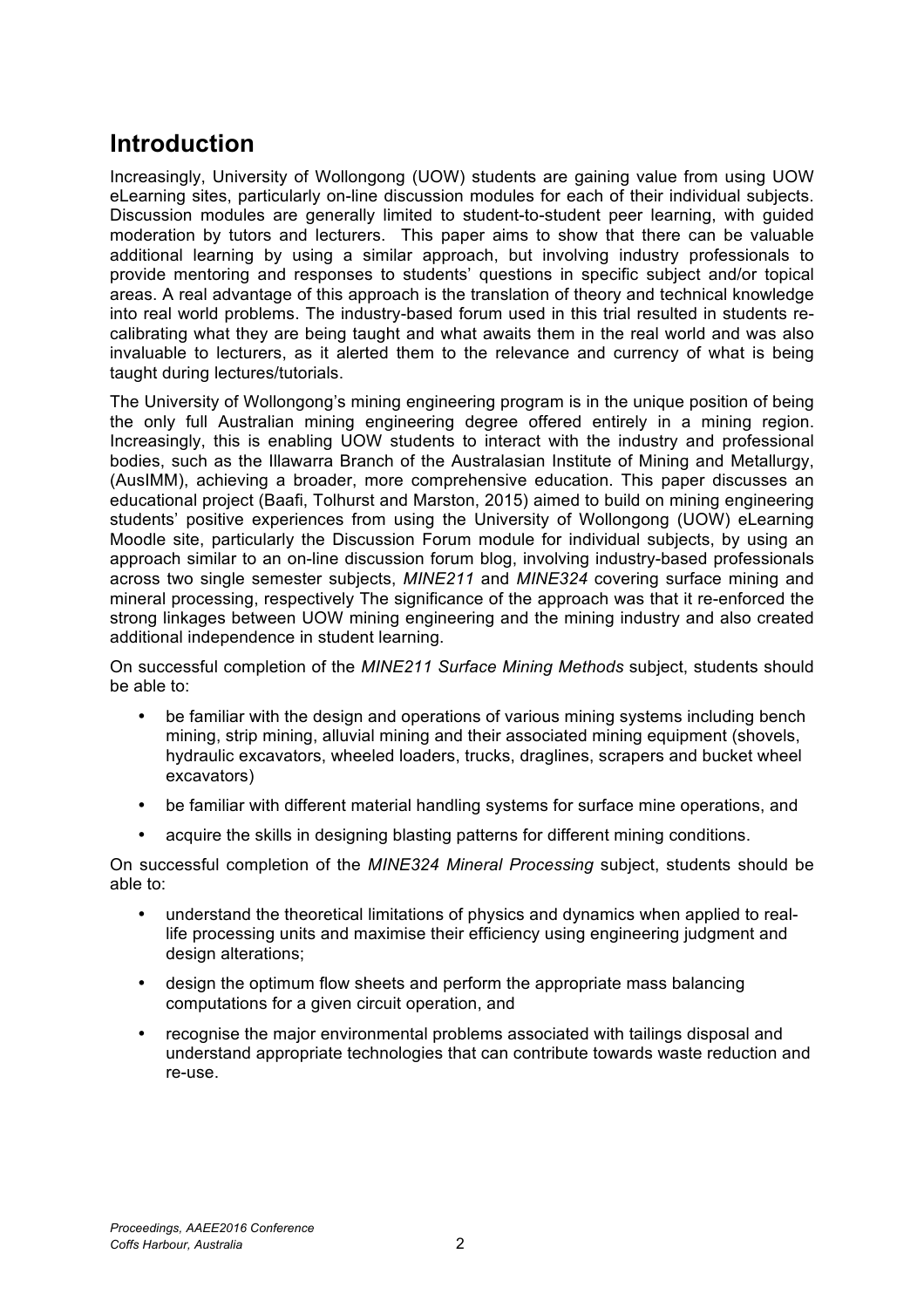# **Approach**

The project built on a post-constructionist approach (refer to Figure 1), where students were enabled to "construct" some of their learning, based on adding to, or clarifying, what they already know. It is based on the success of two similar related approaches:

- the UOW eLearning discussion forum for each subject, and
- the TAFE Illawarra on-line Quarry Management Diploma approach of using the expertise of industry-based mentors (Tolhurst, 2002).



**Figure 1: Industry-based online ask expert forum**

The TAFE Illawarra program had been successful in gaining Quarry Management Diplomas and Licences for students throughout Australia and New Zealand.

Mining industry professionals from a diverse range of commodities and companies were invited to take part in a trial on-line discussion forums, to assist students in the two subjects, covering surface mining methods and mineral processing techniques. The invitations were issued through both professional and industry associations. The professionals came from both production and technical services, as well as consultants. They had expertise in drilling/blasting/explosives, draglines, truck and shovel, excavators, related mobile equipment, mine planning and logistics and diverse mineral processing techniques, as well as environmental/rehabilitation issues. The advantages for mining industry professionals taking part in this project were:

- Gaining experience in mentoring personnel about to enter the mining industry;
- Obtaining Continuing Professional Development (CPD) credit points for maintaining consultancy/chartered engineer status;
- Providing advice and suggestions that could enhance their technical understanding on mining related issues;
- Considering issues from different perspectives than may normally happen within a particular company;
- Recognition of involvement may be added to their resume.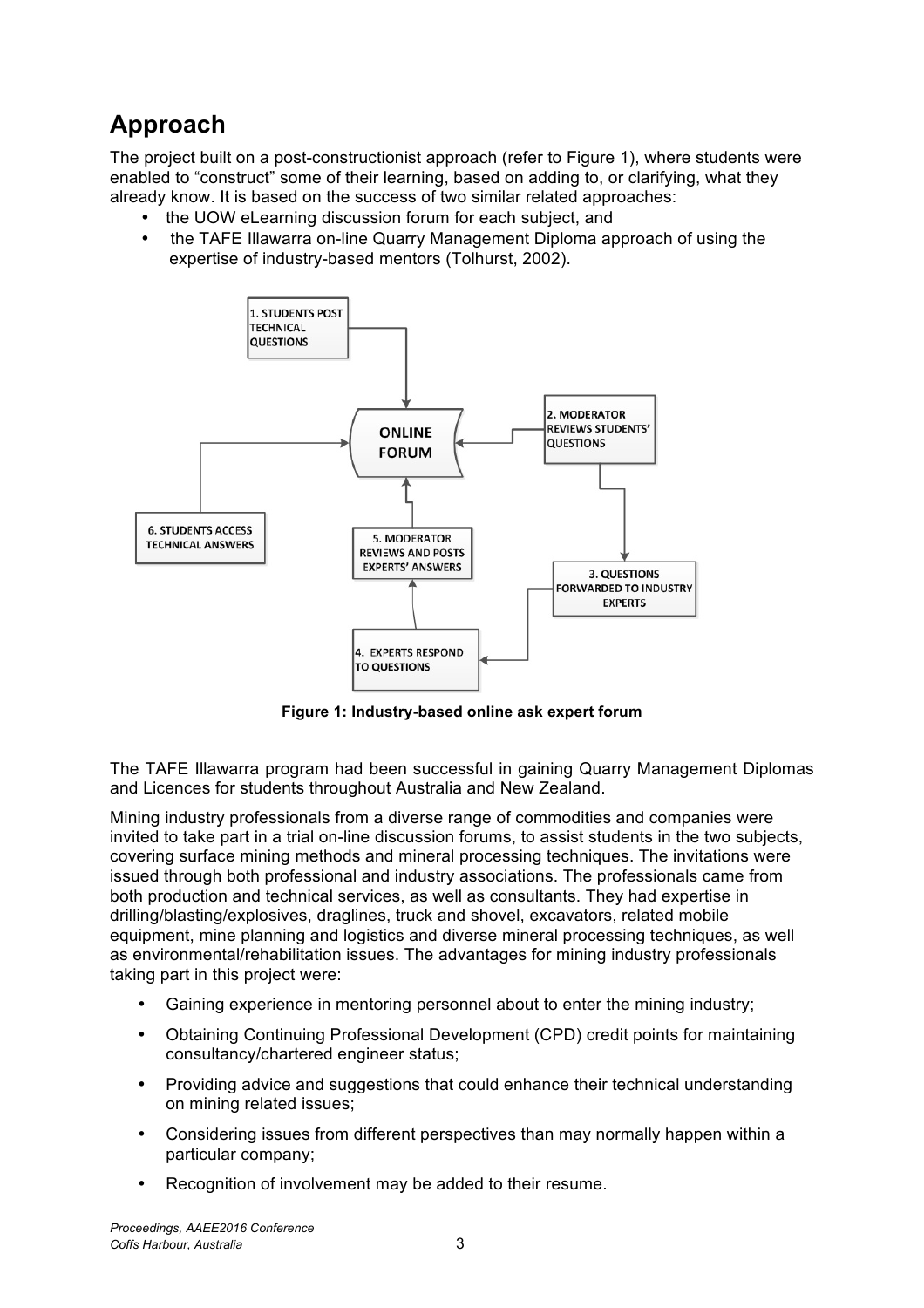The registration of industry experts was through the student's Moodle site to give industry partners access to the eLearning sites. It was difficult to obtain registrations and access for industry-based professionals as this is not the normal UOW IT practice. While the project approval expected a total of 10 industry-based professionals across both subjects to take part, due to greater interest, 18 were registered for *MINE211 Surface Mining Methods* and 12 for *MINE324 Mineral Processing*, all gaining access to the respective eLearning Moodle site*s.*

The students either asked questions individually, or formed discussion groups to ask questions, or raise issues, related to lecture, practical, tutorial and project topics. The students' questions were moderated to ensure that UOW's reputation was protected. The industry professionals provided advice on-line, or answered questions that students raised. In total over 160 questions were asked by students in the two subjects, with only one inappropriate request, which was quickly removed from the online forum by the moderators. (The student had asked for a job). An example of the type of questions asked by students was:

*"What considerations are made when matching trucks with a loading unit? What other factors would later influence this match?"*

The industry professional's response was:

*"In most surface operations truck haulage accounts for the largest single cost, making the match between trucks and loading units integral to the entire operation. It is important to note that there are many different options which can be used but the optimal one should provide the lowest unit cost (i.e. which option has the lowest \$/bcm). Optimising a truck and shovel fleet involves the consideration of all factors affecting cost and productivity. The main factors which I would identify relate to productivity including machine availability, operating efficiency, bucket fill factors, both truck and loading unit size (as a rule of thumb 3-4 loader passes per truck), haul distances, haul times, material properties and then also the actual cost of the machinery. It is common to use various software including Talpac and Deswik to analyse different scenarios to choose the best option."*

Another question posed by one student was:

*"I was just curious about what are some typical numbers for downtime of machines and regular maintenance?"*

The industry professional's response was:

*"Depending on the machine some weekly and some quarterly. For a primary piece of equipment like a mill you would like it to have an up time as high as possible. Most plant budget is about 95% up time for the concentrator. They also usually have a quarterly shut to do essential preventive maintenance this can last for 12 hr -24 hrs depending what is required. Other maintenance is done on the run e.g. like pumps as they usually there are stand by spare pumps to kick in if one breaks down."*

### **Results**

Feedback from industry professionals demonstrated that they also highly valued the on-line discussion experience. In many cases, student questions elicited a range of responses and the industry professionals were able to compare their own responses to those from colleagues in other companies. The professionals highlighted that this significantly developed their own knowledge about possible problem solutions. Another highly valuable outcome from the on-line trial has been that often the industry professionals' responses re-enforced or enhanced material that the lecturer had presented and this added to the lecturer and subject credibility and relevance.

The effectiveness of the trial for student learning was assessed for both subjects. The assessments demonstrated that the students found the inclusion of industry-based professionals in their discussion groups to be highly beneficial and they recommended that the trial should be extended to all mining subjects (Refer to Figure 2). The subject failure rates were found to be lower compared to the previous years. The industry professionals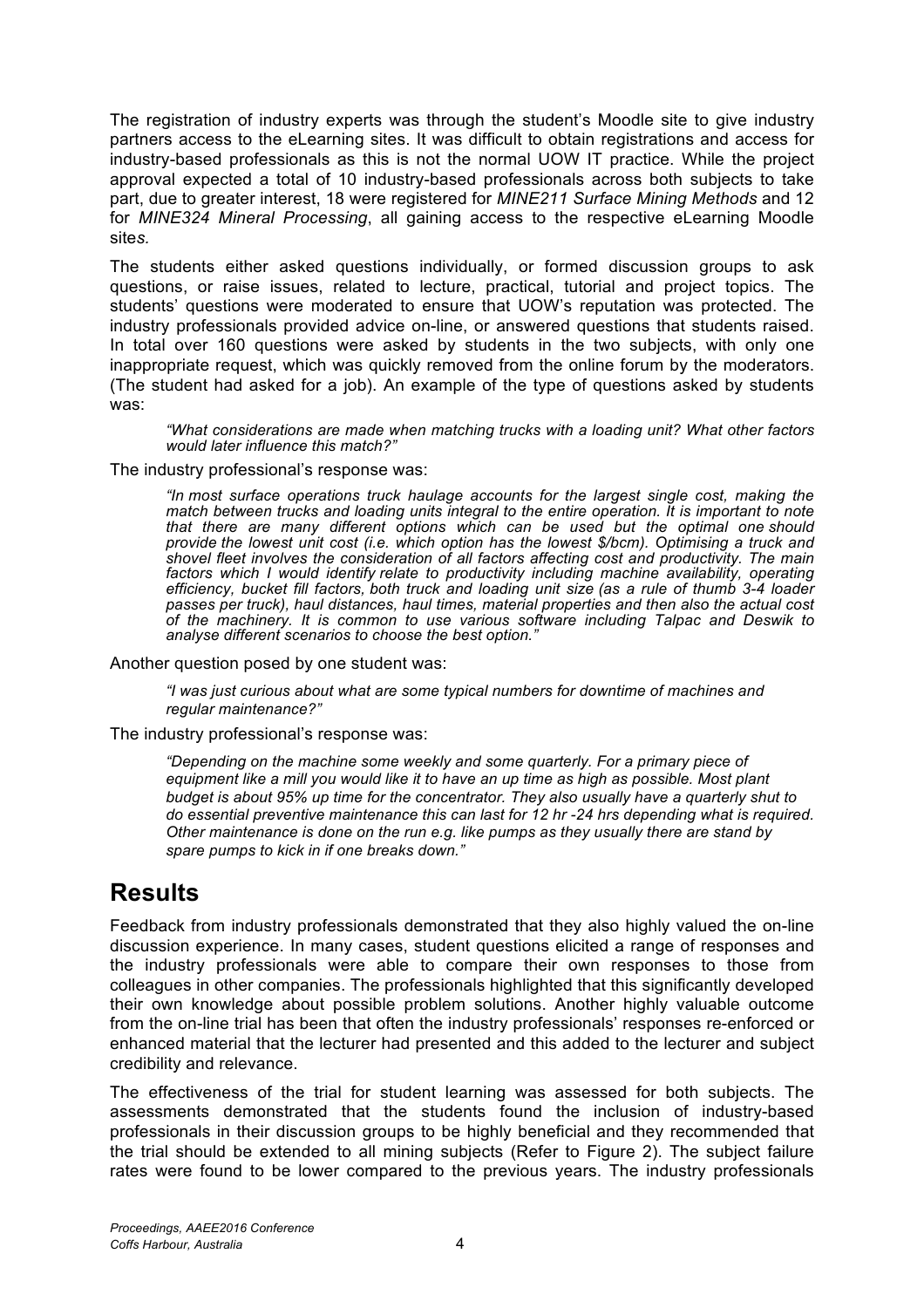were also surveyed and their feedback was also highly positive and they were most impressed that UOW staff opened up their presentations to students to being evaluated by industry-based personnel. Unedited comments by a group of students were:

"*An effective and excellent way of contacting people working in the industry. Responses were fast and efficient";* 

*"It's a good place to ask question and gain general feedback from professionals on different topics that surround surface mining".*



# **Evaluate the following statements:**

**Figure 2: Students' assessment of the benefits gained from the participation of industry-based professionals in the on-line discussion trials.**

## **Conclusions**

The subject assessment results demonstrated that the students found the inclusion of industry-based professionals in their discussion groups to be highly beneficial and they strongly recommended that the trial should be extended to all mining subjects. The industry professionals were also surveyed and their feedback was also highly positive and they were most impressed that the mining staff opened up eLearning presentations to students to be evaluated by industry-based personnel. The trial developed strong linkages between the theory and technical knowledge gained from the university program and the real world problems faced by industry-based mining industry professionals. The exercise drew students' awareness to what they would be likely to experience in the real world. Although the study focussed on the mining discipline mainly because of the background of the authors, the approach may easily be applied in other engineering disciplines.